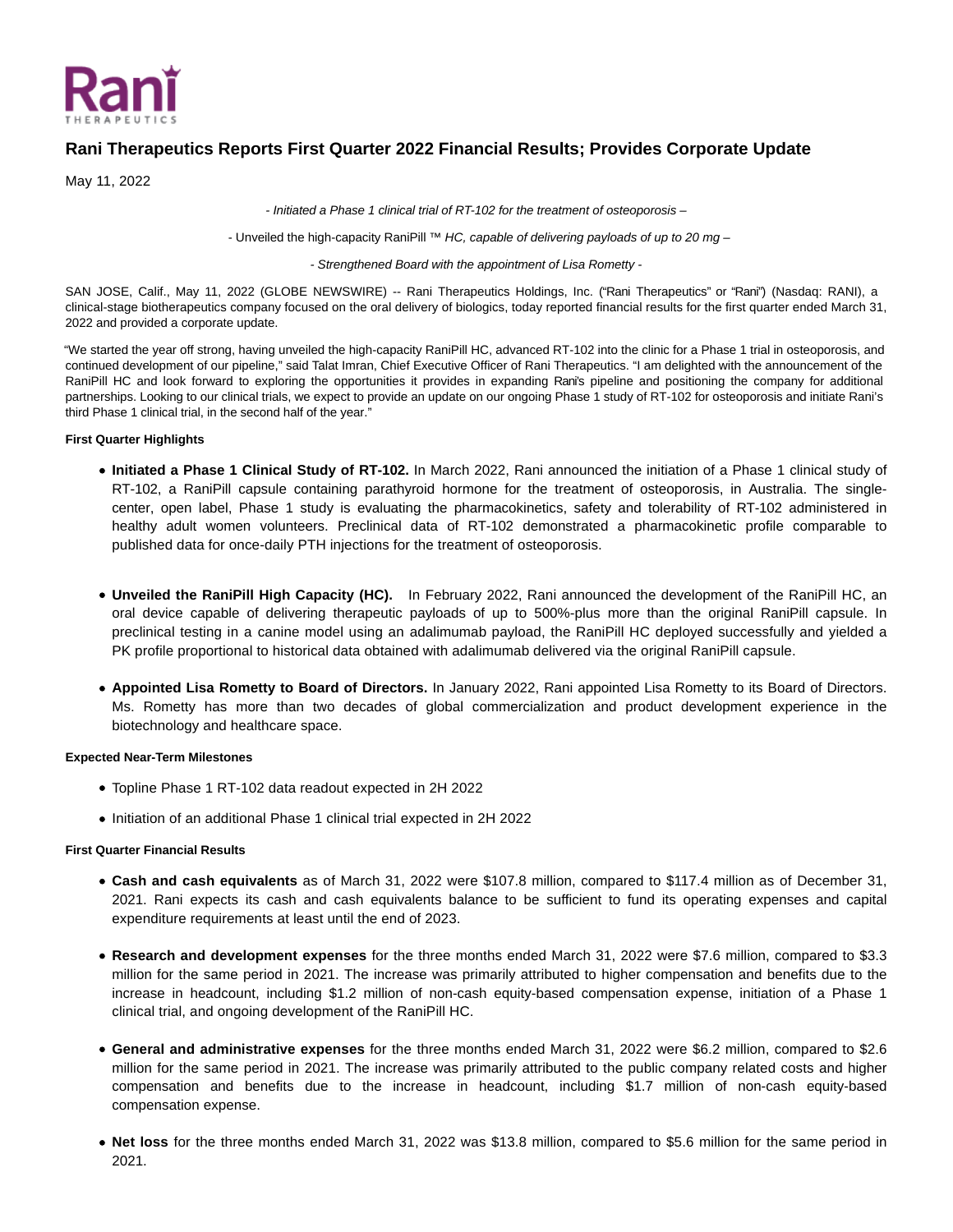## **Rani Therapeutics**

Rani Therapeutics is a clinical stage biotherapeutics company focused on advancing technologies to enable the development of orally administered biologics. Rani has developed RaniPill capsules, which are a novel, proprietary and patented platform technology, intended to replace subcutaneous injection or intravenous infusion of biologics with oral dosing. Rani has successfully conducted several preclinical and clinical studies to evaluate safety, tolerability and bioavailability using RaniPill capsules. For more information, visit [ranitherapeutics.com.](https://www.globenewswire.com/Tracker?data=gAg0pA1cW60godB-jhxJmFP1Kjism36rL5GZ1Elmzwn-TnBl_-BASxTQ0N1bGKYzrtWAtQlRxDQOPdO63b_ZD3AIvokasw1ouh20FMlowhE=)

#### **Forward-Looking Statements**

Statements contained in this press release regarding matters that are not historical facts are "forward-looking statements" within the meaning of the Private Securities Litigation Reform Act of 1995. Such forward-looking statements include statements regarding, among other things, the timing of topline results from Rani's Phase 1 trial of RT-102, the expected initiation of an additional Phase 1 trial of another product candidate in the second half of 2022, expected progress with the RaniPill HC platform, and potential expansion of Rani's prospective opportunity, alone or in partnership, to an additional 50 biologics across multiple new indications, Rani's development and advancement of its RaniPill capsule technology, including RaniPill HC, the impact of its technology on medical treatment, Rani's advancement of its preclinical and clinical programs and timing of results, customer acceptance of the RaniPill capsule technology, the potential benefits of the RaniPill capsule technology, Rani's ability to attract and retain talent, Rani's prospects for entering into strategic partnerships or transactions, and Rani's growth as a company. Because such statements are subject to risks and uncertainties, actual results may differ materially from those expressed or implied by such forward-looking statements. Words such as "may," "expect," "could," "anticipate," "look forward," "progress," "advance" and similar expressions are intended to identify forward-looking statements. These forwardlooking statements are based upon Rani's current expectations and involve assumptions that may never materialize or may prove to be incorrect. Actual results could differ materially from those anticipated in such forward-looking statements as a result of various risks and uncertainties, which include, without limitation, risks and uncertainties associated with Rani's business in general, the impact of the COVID-19 pandemic, and the other risks described in Rani's filings with the Securities and Exchange Commission. All forward-looking statements contained in this press release speak only as of the date on which they were made and are based on management's assumptions and estimates as of such date. Rani undertakes no obligation to update such statements to reflect events that occur or circumstances that exist after the date on which they were made, except as required by law.

## **Investor Contact:**

[investors@ranitherapeutics.com](https://www.globenewswire.com/Tracker?data=fOTKm2b3ixPdwjnAvMqT0F4GXe0Wo_kntHUINjF_fM1kaooS4rWDyh695QHn9aR2AH-ibcmfJlhhLtgz2YykeUqvQ1BQh5RHDEBCBkblBFBt2iBSZtLXPpn0hJ4Ft5Sr)

#### **Media Contact:**

[media@ranitherapeutics.com](https://www.globenewswire.com/Tracker?data=uhnmllbst6IZp-LwquCzmSP-PhnYJOwxtsbXIiJKykM0bXm9jM4K8TAlRtM8hC8JMuKKLmYeCl-_VbKAoZHZlWyyf9apRLezYwBrJcf1prfntX6lqSmbnGLF14-KXV6k)

## **RANI THERAPEUTICS HOLDINGS, INC Condensed Consolidated Balance Sheets (In thousands, except par value)**

|                                                                                                                                           | March 31, |                | December 31, |                |  |
|-------------------------------------------------------------------------------------------------------------------------------------------|-----------|----------------|--------------|----------------|--|
|                                                                                                                                           |           | 2022           |              | 2021           |  |
|                                                                                                                                           |           | (Unaudited)    |              |                |  |
| <b>Assets</b>                                                                                                                             |           |                |              |                |  |
| Current assets:                                                                                                                           |           |                |              |                |  |
| Cash and cash equivalents                                                                                                                 | \$        | 107,839        | \$           | 117,453        |  |
| Prepaid expenses                                                                                                                          |           | 1,421          |              | 2,142          |  |
| Total current assets                                                                                                                      |           | 109,260        |              | 119,595        |  |
| Property and equipment, net                                                                                                               |           | 4,890          |              | 4,612          |  |
| Operating lease right-of-use asset                                                                                                        |           | 1,159          |              |                |  |
| <b>Total assets</b>                                                                                                                       |           | 115,309        | \$           | 124,207        |  |
| <b>Liabilities and Stockholders' Equity</b>                                                                                               |           |                |              |                |  |
| <b>Current liabilities:</b>                                                                                                               |           |                |              |                |  |
| Accounts payable                                                                                                                          | \$        | 1,265          | \$           | 1,080          |  |
| Related party payable                                                                                                                     |           | 140            |              | 126            |  |
| Accrued expenses                                                                                                                          |           | 2,101          |              | 1,434          |  |
| Operating lease liability, current portion                                                                                                |           | 650            |              |                |  |
| <b>Total current liabilities</b>                                                                                                          |           | 4,156          |              | 2,640          |  |
| Operating lease liability, net current portion                                                                                            |           | 509            |              |                |  |
| <b>Total liabilities</b>                                                                                                                  |           | 4,665          |              | 2,640          |  |
| Commitments and contingencies                                                                                                             |           |                |              |                |  |
| Stockholders' equity:                                                                                                                     |           |                |              |                |  |
| Preferred stock, \$0.0001 par value - 20,000 shares authorized; none issued and outstanding as<br>of March 31, 2022 and December 31, 2021 |           |                |              |                |  |
| Class A common stock, \$0.0001 par value - 800,000 shares authorized; 24,387 and 19,712                                                   |           |                |              |                |  |
| issued and outstanding as of March 31, 2022 and December 31, 2021, respectively                                                           |           | $\overline{2}$ |              | $\overline{2}$ |  |
| Class B common stock, \$0.0001 par value - 40,000 shares authorized; 24,773 and 29,290                                                    |           |                |              |                |  |
| issued and outstanding as of March 31, 2022 and December 31, 2021, respectively                                                           |           | 3              |              | 3              |  |